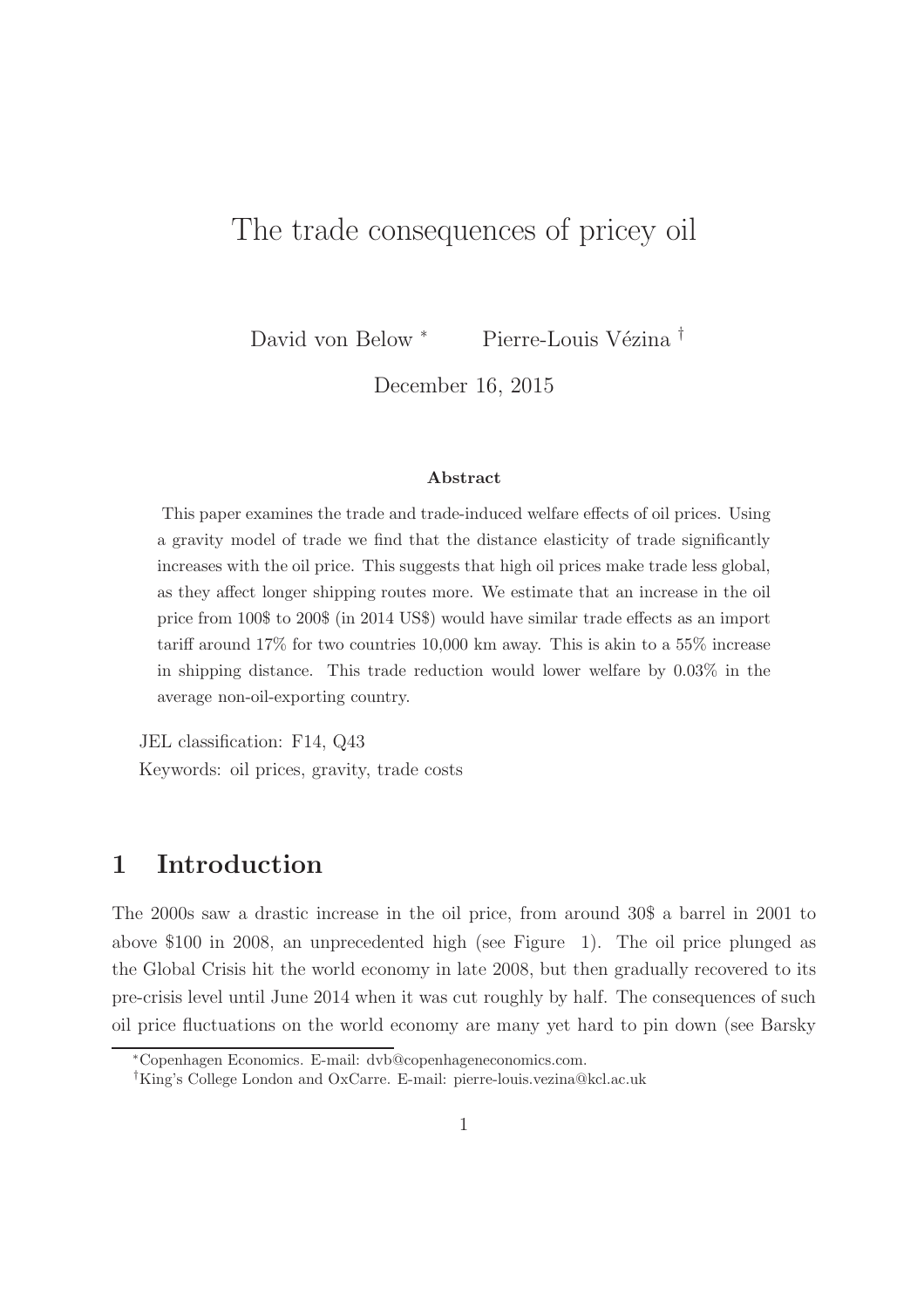and Kilian (2004)). In this paper we aim to identify one such effect, namely the trade consequence of varying shipping costs due to varying oil prices. When the oil price reached its peak in 2008, Paul Krugman argued that "higher fuel prices are putting the brakes on globalization: if it costs more to ship stuff, there will be less shipping" (Krugman, 2008). The increase in trade costs due to pricey oil may in turn reduce real income due to fewer gains from trade. As Chinn (2008) and Bergin and Glick (2007) explained, oil prices feed (roughly) into transportation costs. As oil prices and thus transport costs rise, goods markets become more insulated. More goods become non-traded, leading to higher home bias and thus higher consumption prices. Moreover, recent anecdotal evidence suggest high oil prices are driving an insourcing boom in the US (Fishman, 2012; Rochter, 2008) and the return of manufacturing to Mexico from China (Economist, 2012). Conversely, the recent price drop could be a boon for globalization. The trade consequences of oil prices should thus be examined carefully.

The aim of this paper is to estimate the effect of oil prices on trade via the change in shipping costs. We face two main challenges. The first is that oil prices influence the economy through a multitude of channels, from consumer demand through the pump price to banks' transactions via inflation forecasts. Hence we need to be careful in isolating the reduction of trade due solely to increases in shipping costs. A second hurdle is to identify the change in shipping costs which is due to oil prices. Shipping costs depend on many factors other than oil, such as port fees and insurance, and are endogenous to trade (Asturias and Petty, 2012; Kleinert and Spies, 2011). More trade means more liners and more ports which in turn mean lower shipping costs, and this may explain why the latter have been declining continuously in ad-valorem terms from 6.75% in 1990 to below 4.5% in 2011 while the oil price has been rising (see Figure 1). While concurring spikes in shipping costs and oil prices in 1990, 2000, and during the recent crisis suggest oil prices may affect shipping costs, the effect of oil prices on shipping costs remains hard to identify. Moreover, oil prices themselves may be influenced by countries' demand for foreign goods and thus may be endogenous to trade. Additionally, a third challenge is that bilateral shipping cost data are not available for many countries, and when they are it is only for the last 20 years or so.

The gravity model of trade (Anderson and van Wincoop, 2003) and two identifying assumptions allow us to deal with these hurdles and identify the shipping-cost effect of oil prices on trade. The gravity equation models trade between two countries as a function of the distance between them, where distance is an exogenous measure of shipping costs.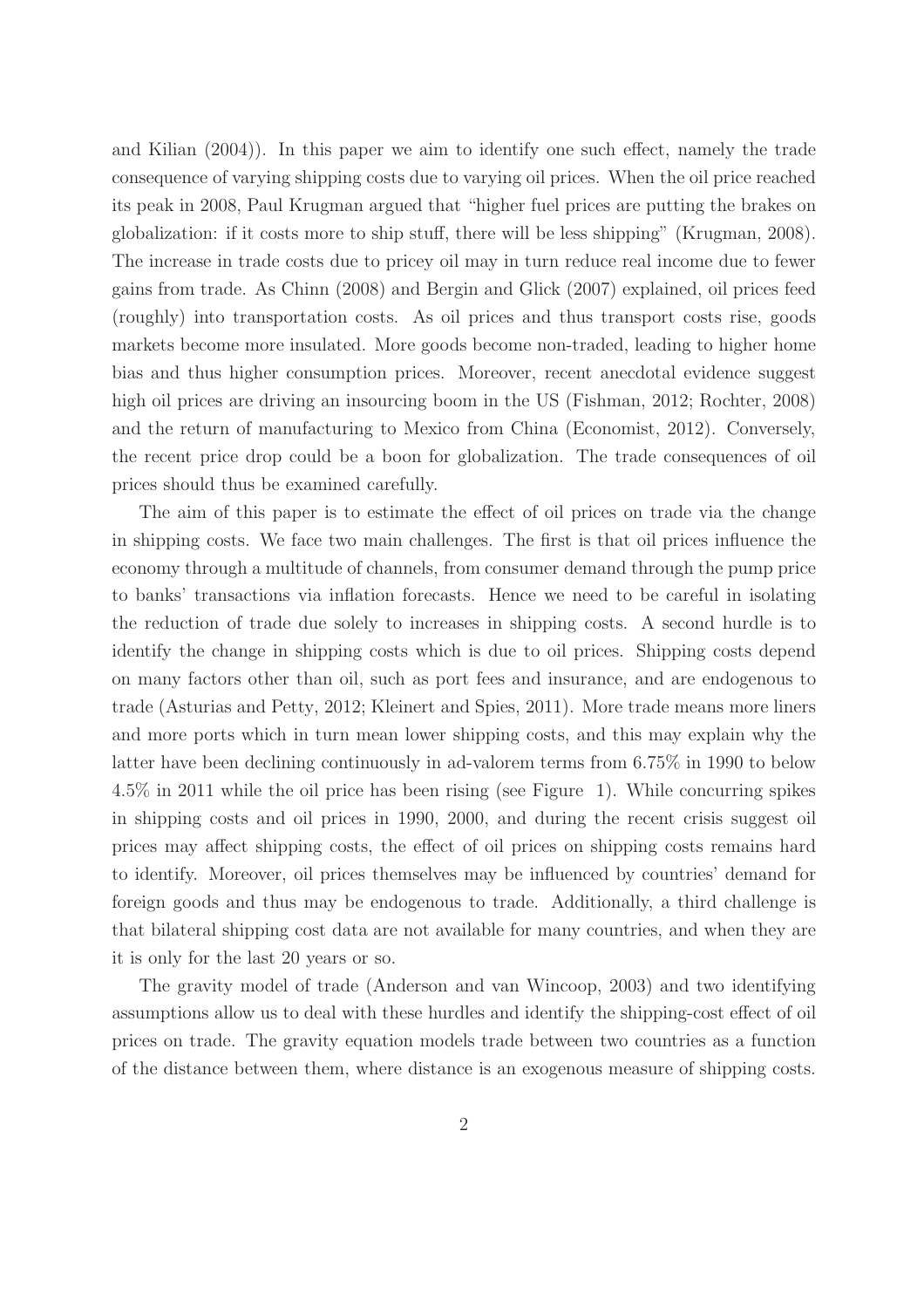

Note: The crude oil price is in 2014 US dollars and from the BP review. Advalorem costs are measured as the average US import cif-to-fob ratio, i.e. the ratio of US import values including freight and insurance (cif) to that free on board (fob). This is one of the most precise available measure of shipping costs and is computable using USITC data. Sea ad-valorem cost is taken from Hummels (2007) and is defined as expenditure/import value based on US Imports of Merchandise from the US Census Bureau. It is adjusted to changes in the mix of trade partners and products. Air \$ per KG is the average air cargo freight rate (in real dollars per kilogram). It is also taken from Hummels (2007) and is originally from the International Civil Aviation Organization.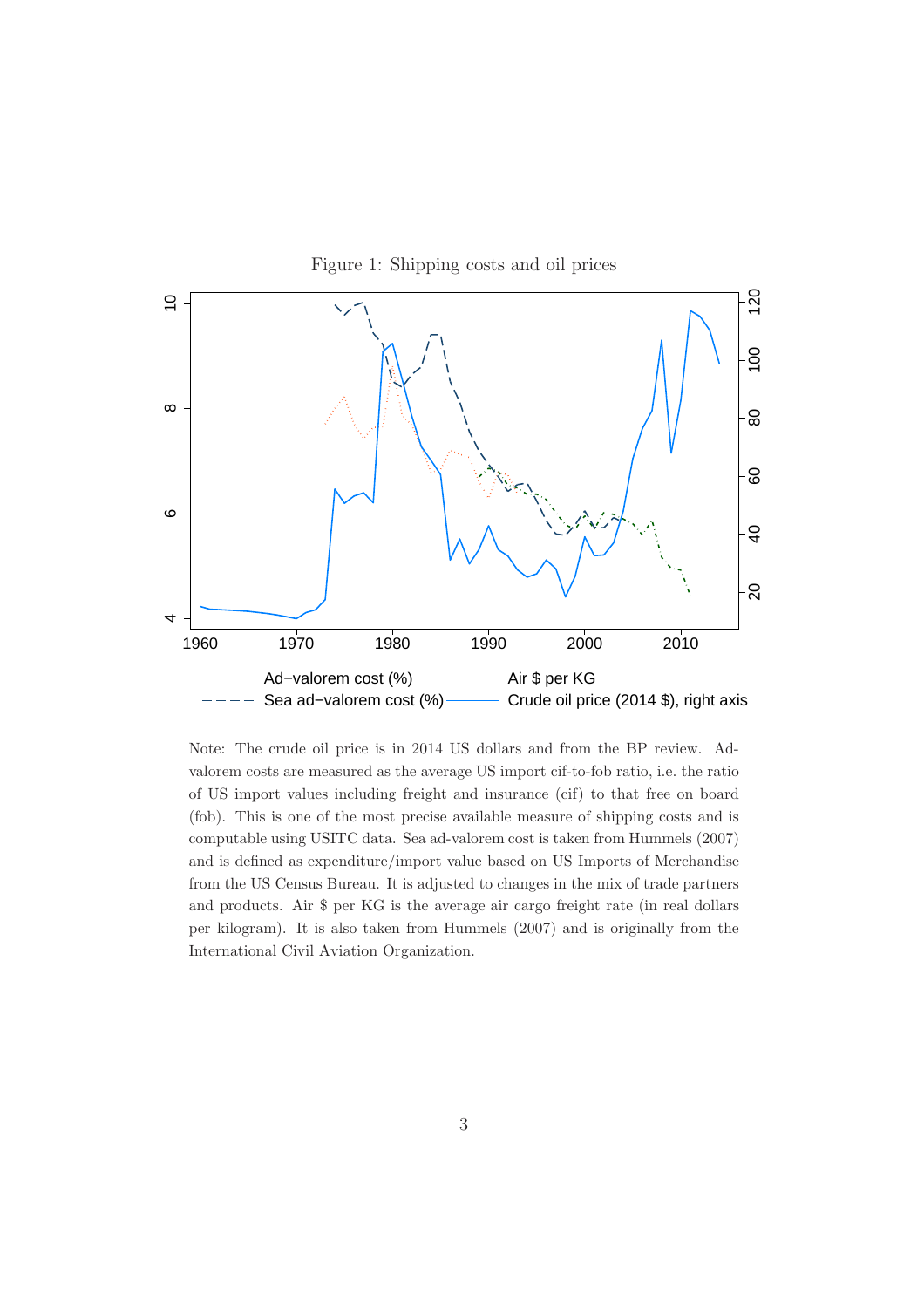What's more, the model allows us to control for any country-year shock with fixed effects, thus identifying the geography of trade patterns due solely to bilateral trade costs. To include oil prices in the model, we need to make one identifying assumption, namely that oil prices affect long-distance trade more than short-distance trade. This can be justified by shipping costs including both fixed and variable costs and oil prices affecting only the latter, hence accounting for a large share of trade costs for long distances (see the model by Mirza and Zitouna (2010)). This assumption is further justified by the same authors who provide empirical evidence that the oil-price elasticity of freight rates is indeed higher for countries further away. We can thus model trade between two countries as a function of the interaction of distance and oil prices. One hurdle remains as oil prices may increase with an increase in demand for long-distance trade, and this renders the interaction of the oil price and distance endogenous to trade. We thus instrument oil prices with the yearly number of conflicts in OPEC countries, which captures supply-side oil-price shocks. This allows us to obtain an exogenous oil-price-driven change in bilateral trade costs and identify the decrease in trade between any two countries due to oil prices.<sup>1</sup>

We estimate gravity equations using port-to-port shipping distance data from Searoutefinder and bilateral trade data for the whole non-landlocked world for the period 1962–2014. We find a significant interaction of distance with the oil price in both OLS and IV regressions, and this result is robust to including importer-year, exporter-year and country-pair fixed effects. In years of high oil prices, distance matters significantly more in reducing trade. In other words, trade is less global in years of high oil prices. This pattern also holds when we estimate the distance coefficients by year and regress them on oil prices and when we include all zero bilateral flows and control for potential heteroscedasticity problems using the Poisson pseudo-maximum-likelihood estimator suggested by Silva and Tenreyro (2006).

To quantify our results we estimate the tariff equivalent of an oil increase from 100\$ to 200\$ using trade elasticity estimates from the literature (Eaton and Kortum, 2012). We find that this price hike could have the same effect on trade as imposing a tariff of around 17%, depending on the distance between countries. This is also akin to increasing distances by around 55%. We also plug the change in trade costs driven by the change in distance-elasticity into the formula proposed by Arkolakis et al. (2012) to calculate the

<sup>1</sup>Our gravity model also allows us to include country-pair fixed effects, leaving only the interaction of distance and oil prices as an explaining variable. This method is akin to Rajan and Zingales' (1998) identification of the effect of financial development on growth via the interaction of sectoral financedependance with country-level financial-market developments.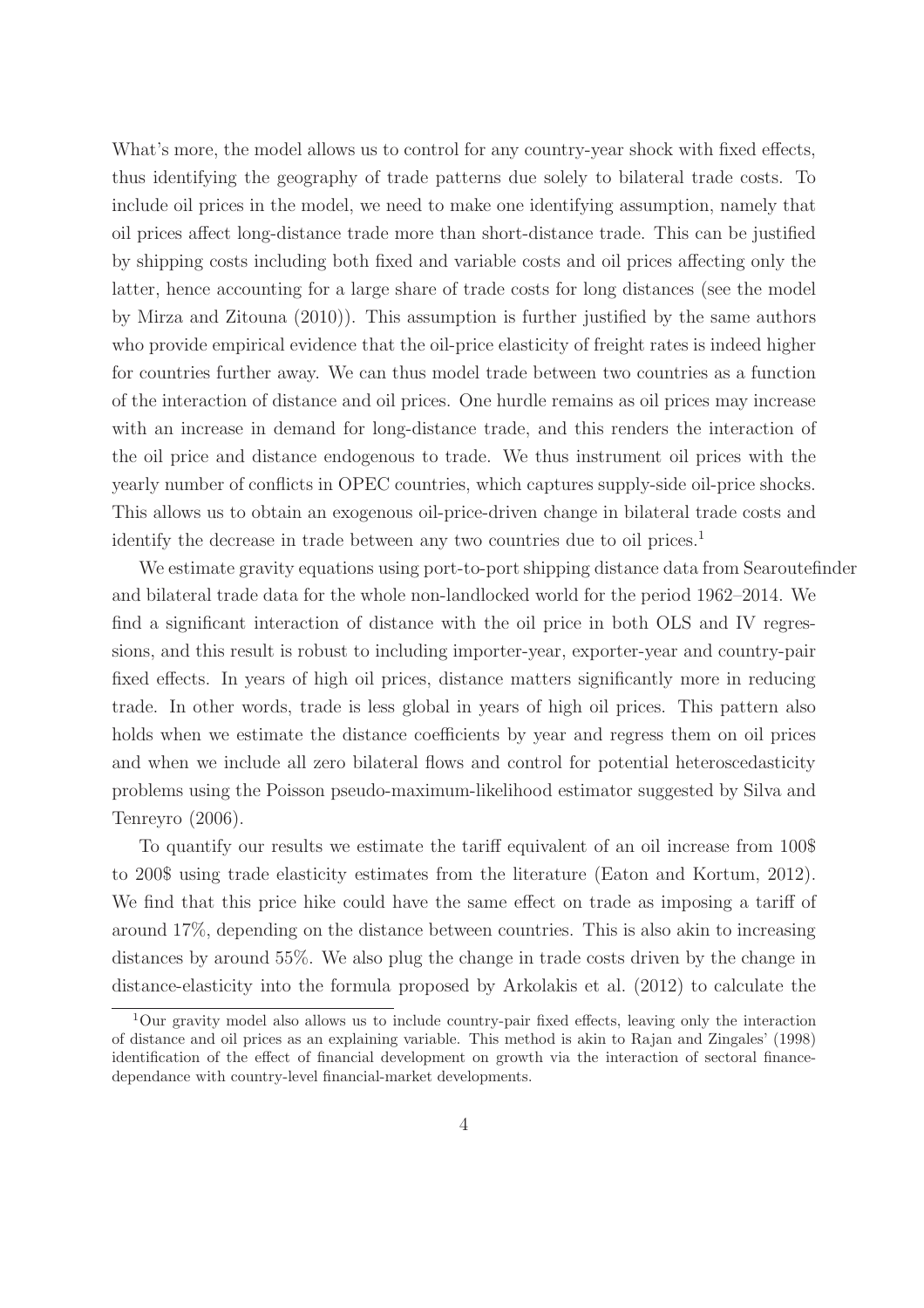welfare loss due to lower gains from trade. We find that in the average non-oil-exporting country, welfare may be 0.3% lower than it would have been if oil prices had remained at 100\$. We find that the countries most open to international trade would lose most.

The reminder of the paper is organized as follows. In the next section we review the literature on oil prices on trade. The third and fourth sections describe our empirical strategy and results. Section 5 presents the income loss from high oil prices and the last one concludes.

#### 2 Literature review

Strangely enough, relatively little research in the field of international trade focuses on the impact of oil prices on trade. In a comprehensive survey, Hummels (2007) summarizes research on transport costs and trade. He gives illustrative evidence that oil-price shocks may be behind charter-trip price spikes and that it was only when crude oil prices began to drop in the mid 1980s that ocean shipping costs really began to fall. He cites one study by Sletmo and Williams (1981) which reports that liner operating costs rose by as much as 18% per annum in the 1970s as a result of the oil-price shocks. Levinson (2006) suggests that fuel is 40 to 63% of operating costs depending on ship size. Beverelli (2010) reviewed the literature on freight costs, which is rather more abundant, and suggests that oil fuel is used for 95% of world transport, and that the oil-price elasticity of freight rates is between 0.19 and 0.36 but higher since 2004 as prices are rising and volatile.

While there is ample evidence that oil prices affect freight rates, there appears to be little research done about how oil prices affect trade. An interesting paper that identifies the impact of shipping costs on trade is Feyrer (2009) who estimates the decline in trade due to the closing of the Suez canal during the 1967 war. Yet this exogenous change in shipping costs is due to a change in distance, not oil costs. A study by Brun et al. (2005) adds oil prices to the gravity model yet the goal of the latter is to explain the distance puzzle, i.e. the rising effect of distance on world trade, and hence little effort is made to identify the oil-price effect. Indeed, it does not control for country-year shocks. What they find however is that oil prices solve much of the distance puzzle, i.e. the distance elasticity may have increased due to increased oil prices.<sup>2</sup> If this is indeed the case, high oil prices would imply de-globalization and a re-bundling of production and consumption, and low

<sup>&</sup>lt;sup>2</sup>Assche et al. (2011) runs a similar regression for China for the years 1988–2008 and find that high oil prices do affect the sensitivity of China's export to distance.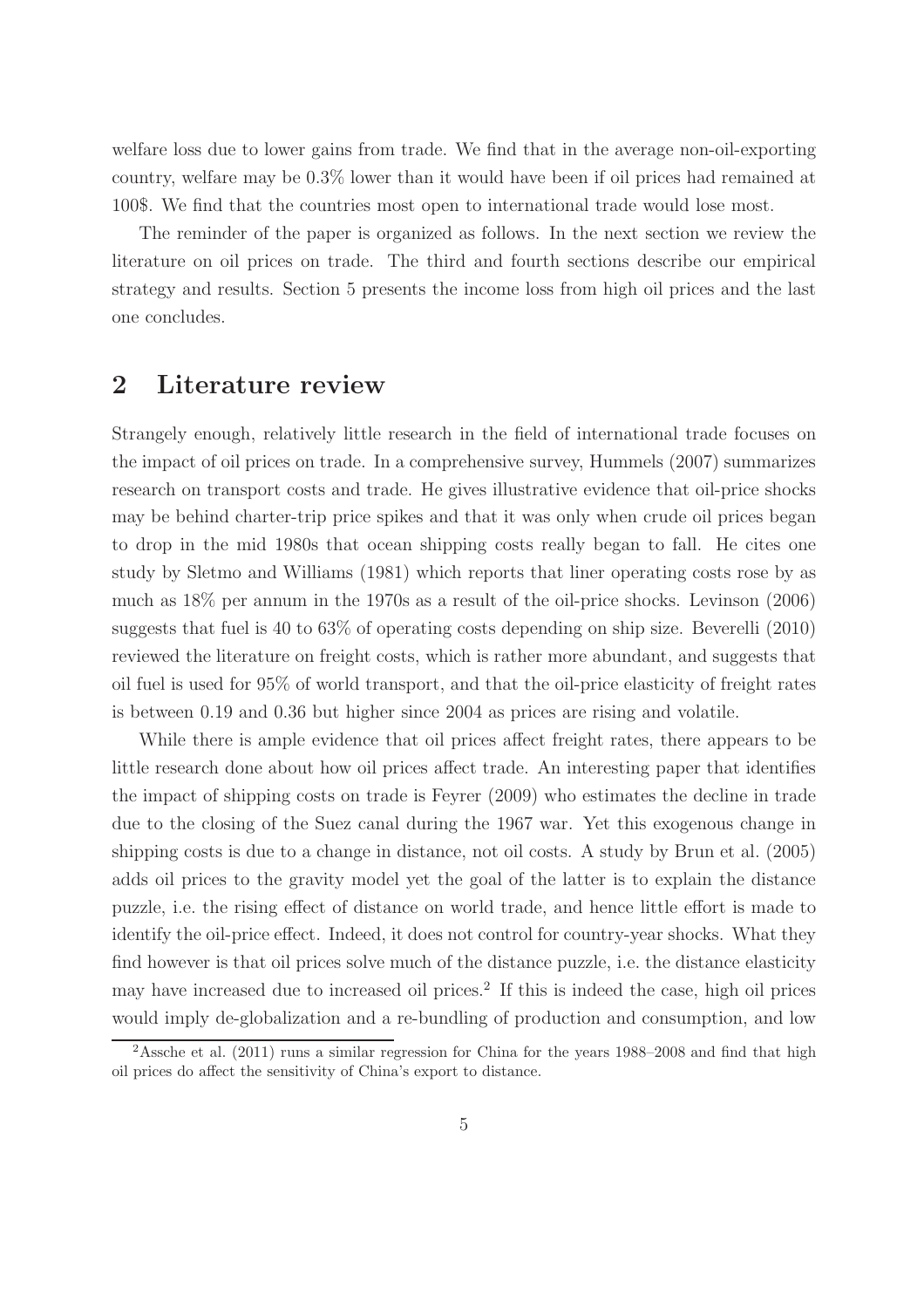prices would be a boon for global integration. A report by the investment bank CIBC (2008) suggested that the explosion in global transport costs in the 2000s had effectively offset all the trade liberalization efforts of the last three decades. Yet the methodology is unclear and the results hard to verify. We aim to investigate further in this paper.

Mirza and Zitouna (2010), in a recent convincing paper, examine the impact of oil prices on the geography of US imports. They model freight costs as a function of both fixed and variable costs with oil prices and distance affecting only variable costs. Oil thus accounts for a larger share of freight costs for countries further away. They then estimate the oil-price elasticity of freight costs and find it to be an increasing function in distance. They then estimate the freight-cost elasticity of trade separately (and via 3SLS) using a gravity-like trade equation. By combining these two elasticities they find that an oil-price shock that results in a doubling of oil prices would increase the relative share of US 'neighbors' by around 0.8% and decrease faraway partners' shares by around 0.047%.

Our work is a reduced-form version of the Mirza and Zitouna regression, abstracting from measures of shipping costs and assuming, as they do, that the interaction of oil and distance affects trade only via shipping costs. This allows us to use trade data for the whole non-landlocked world since 1962 and estimate a state-of-the-art gravity equation including importer-year and exporter-year fixed effects. Furthermore, we go deeper in interpreting the regression coefficients by estimating tariff equivalents and real-income losses.

Two other existing studies are close to our strategy. The first is a paper by Storeygard (2012) which investigates the role of intercity transport costs in determining the income of sub-Saharan African cities. While he does not look at trade flows, he shows that the income of cities that are further away from major ports are more deeply affected by oilprice increases than cities near major ports. His identification is hence also based on the interaction of geographic distance (here the distance from cities to major ports rather than between countries) and oil prices, yet his left-hand side variable is light-intensity, a proxy for income, rather than bilateral trade. The second study is the paper by Bergin and Glick (2007) which looks at the causes of bilateral price-dispersion. It shows that price dispersion between 120 cities worldwide followed a U-shaped pattern that coincides well with oil-price fluctuations and hence argues, also using the interaction of distance and oil prices, that rising transportation costs are driving international price dispersion.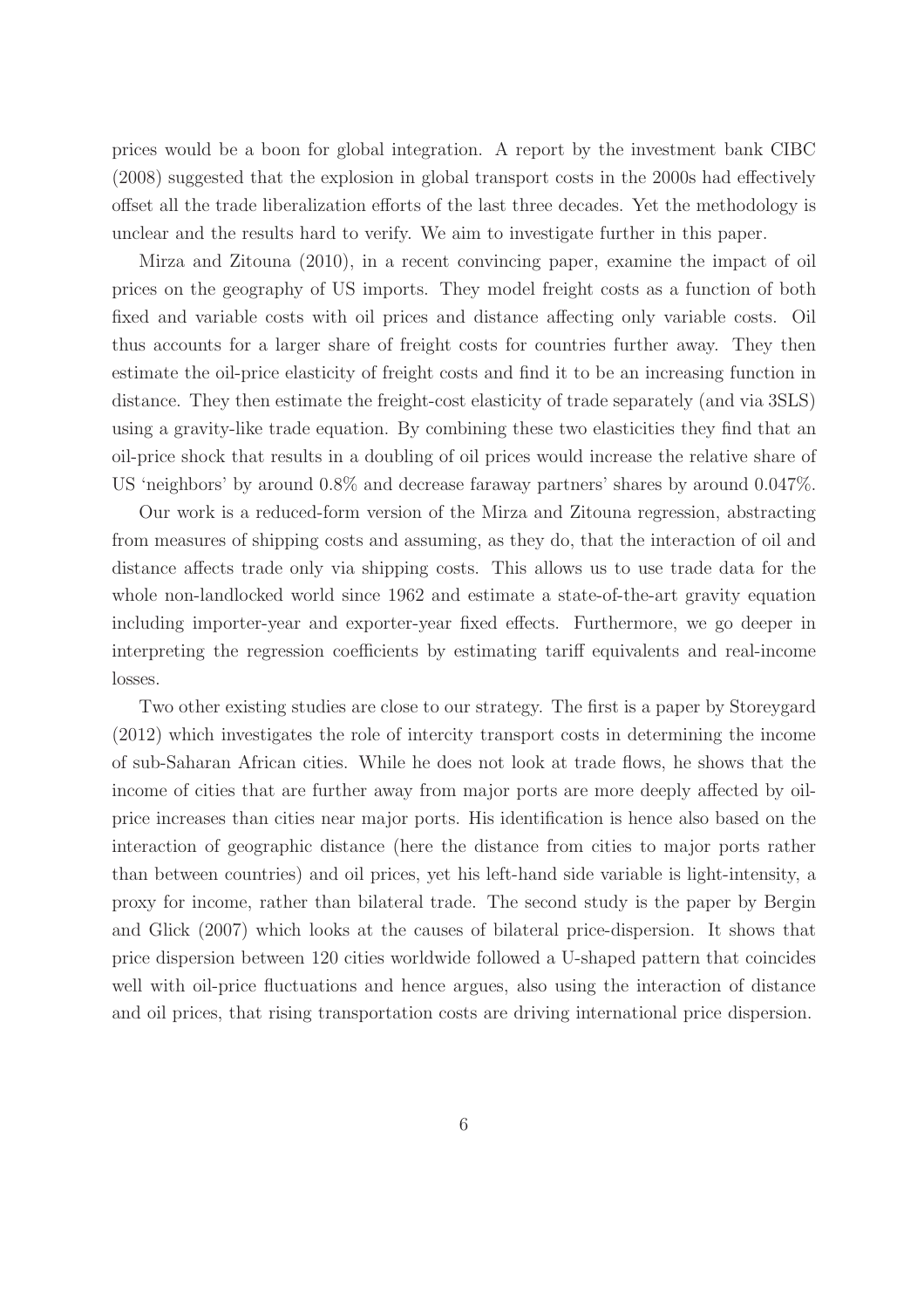#### 3 Empirical model

To identify the effect of oil prices on trade we start with the gravity model of trade (Anderson and van Wincoop, 2003):

$$
m_{ijt} = \frac{y_{it}y_{jt}}{y_{wt}} \left(\frac{t_{ijt}}{P_{it}\Pi_{jt}}\right)^{\epsilon}
$$
\n(1)

where  $m_{ijt}$  are non-oil imports of country i from country j in yeart,  $y_i$  is total income in importing country i,  $y_j$  is total income in exporting country j,  $y_w$  is total world income,  $t_{ij}$ are trade costs between country i and country j,  $\epsilon$  is the trade cost elasticity of bilateral imports, and  $P_i$  and  $\Pi_j$  are the multilateral resistance terms in the importing (inward) and exporting (outward) country, respectively.<sup>3</sup>

We follow the literature and model bilateral trade costs  $(t_{ij})$  as a function of distance as well as other trade frictions, and add the oil price:

$$
t_{ijt} = D_{ij}^{\alpha_D} O_t^{\alpha_D \ln(D_{ij})} e^{B_{ij\alpha_B}} e^{C_{ij\alpha_C}} e^{CL_{ij\alpha_{CL}}}
$$
\n
$$
\tag{2}
$$

where the  $\alpha s$  are parameters and  $D_{ij}$  is the distance between countries i and j,  $O_t$  is the oil price in year t,  $B_{ij}$  is a dummy variable taking the value 1 when countries i and j share a border,  $C_{ij}$  is a dummy variable taking the value 1 when countries i and j share a colonial link, and  $CL_{ij}$  is a dummy variable taking the value 1 when countries i and j share a common language.

We then substitute (2) into (1) and take logs on both sides to obtain:

$$
\ln(m_{ijt}) = \ln(y_{it}) + \ln(y_{jt}) - \ln(y_{wt}) + \beta_D \ln(D_{ij}) + \beta_O \ln(D_{ij}) \ln(O_t)
$$
  
+  $\beta_B B_{ij} + \beta_C C_{ij} + \beta_{CL} CL_{ij} - \epsilon \ln(P_{it}) - \epsilon \ln(\Pi_{it})$  (3)

where all  $\beta$ s are parameters to be estimated and  $\beta_k = \epsilon \alpha_k$ , where k is the subscript indicating the different trade cost variables. We proceed as in much of the empirical literature and control for the multilateral resistance terms (and  $y_{it}$  and  $y_{jt}$ ) including importer-year  $(it)$  and exporter-year  $(jt)$  fixed effects. The equation to be estimated becomes:

<sup>&</sup>lt;sup>3</sup>The expressions for the inward and outward multilateral resistance terms are  $P_i$  =  $\left[\sum_j (t_{ij}/\Pi_j)^{\epsilon} \frac{y_j}{y_u}\right]$  $y_w$  $\prod^{1/\epsilon}$  and  $\Pi_j = \left[\sum_i (t_{ij}/P_i)^{\epsilon} \frac{y_i}{y_w}\right]$  $\big]^{1/\epsilon}$ .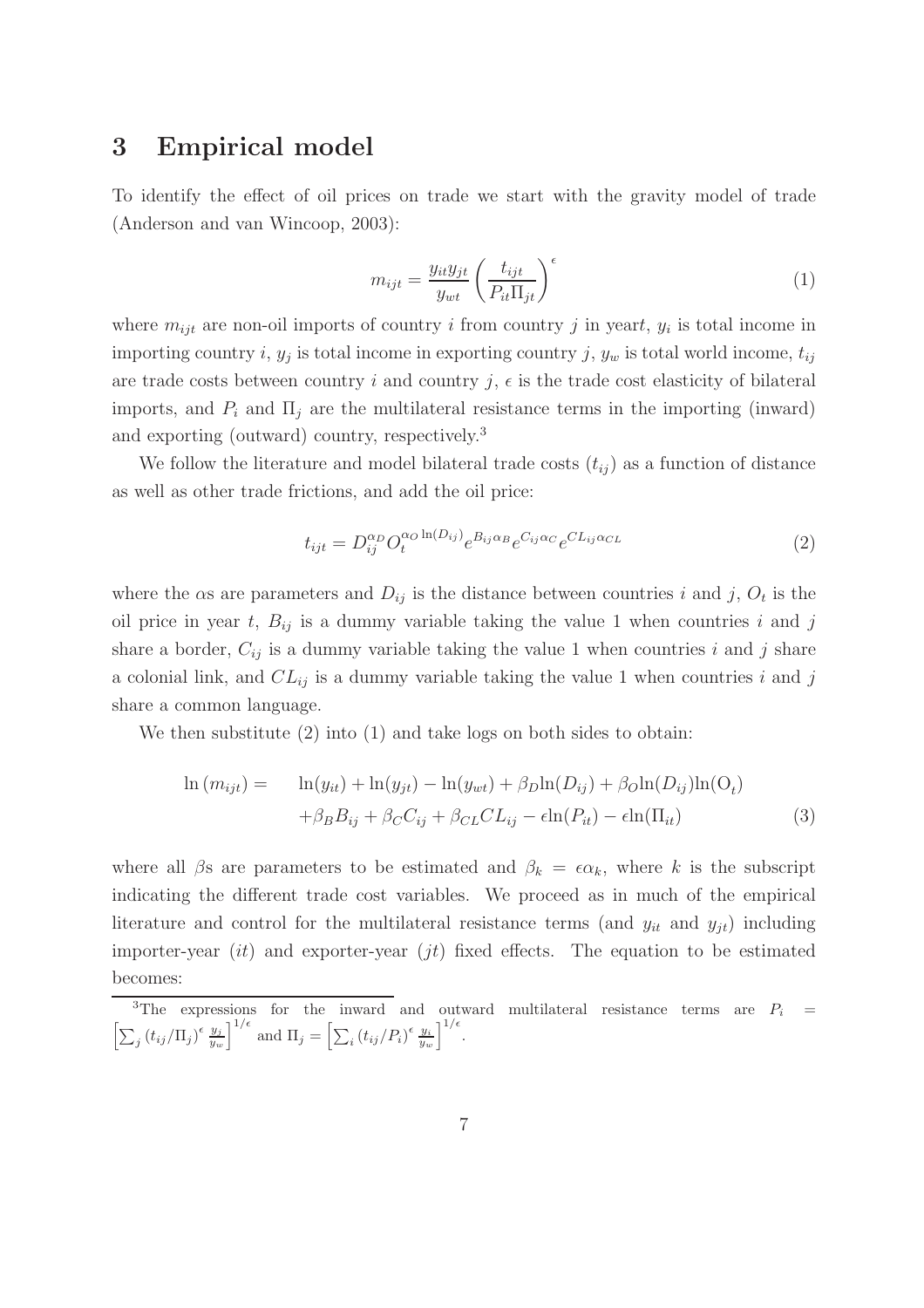$$
\ln (m_{ijt}) = \alpha_{it} + \sigma_{jt} + \beta_D \ln(D_{ij}) + \beta_O \ln(D_{ij}) \ln(O_t)
$$
  
+  $\beta_B B_{ij} + \beta_C C_{ij} + \beta_{CL} CL_{ij}$  (4)

where  $\alpha_{it}$  and  $\sigma_{jt}$  are importer-year and exporter-year fixed effects. In a more demanding version of the model, we also include country-pair fixed effects,  $\theta_{ij}$ , and hence only the interaction of distance with the oil price remains on the right-hand side:

$$
\ln(m_{ijt}) = \alpha_{it} + \sigma_{jt} + \theta_{ij} + \beta_O \ln(D_{ij}) \ln(Q_t)
$$

If a demand for long-distance trade increases oil prices, our coefficient  $\beta_0$  may be downward biased, as a the distance elasticity would move with oil prices, not against. To correct for this possible bias, we instrument the oil-price-distance interaction with the interaction of distance with the yearly number of armed conflicts, both internal and external, taking place in OPEC countries. These numbers, taken from the UCDP/PRIO Armed Conflict Dataset, capture oil supply shocks and thus variation in the oil price not driven by world demand for foreign goods. As Kilian (2008) explains, the main supplyside oil shocks episodes followed the 1973/74 Arab-Israeli conflict, the Iranian Revolution in late 1978, the outbreak of the Iran-Iraq War in late 1980, the Persian Gulf War of 1990/91, and the Venezuelan crisis and Iraq War of 2002/03.

For our gravity regressions we use annual bilateral trade data for the whole nonlandlocked world covering 1962–2014 from UN Comtrade, real oil price data from the BP Review, and shipping distances from Searoutefinder, an online tool for measuring shipping distances between ports. We use the mean port-to-port distance in km for each country pair. Other controls are from CEPII. Descriptive statistics are in Table 1.

#### 4 Results

Results are in Table 3. We find a negative and significant coefficient of -0.165 on the interaction of distance and oil prices in the 2-way fixed effect (importer-year and exporteryear fixed effects) OLS model (column 2). This suggests that when oil prices are lower, trade is more global. Results in column 6, which include country-pair fixed effects on top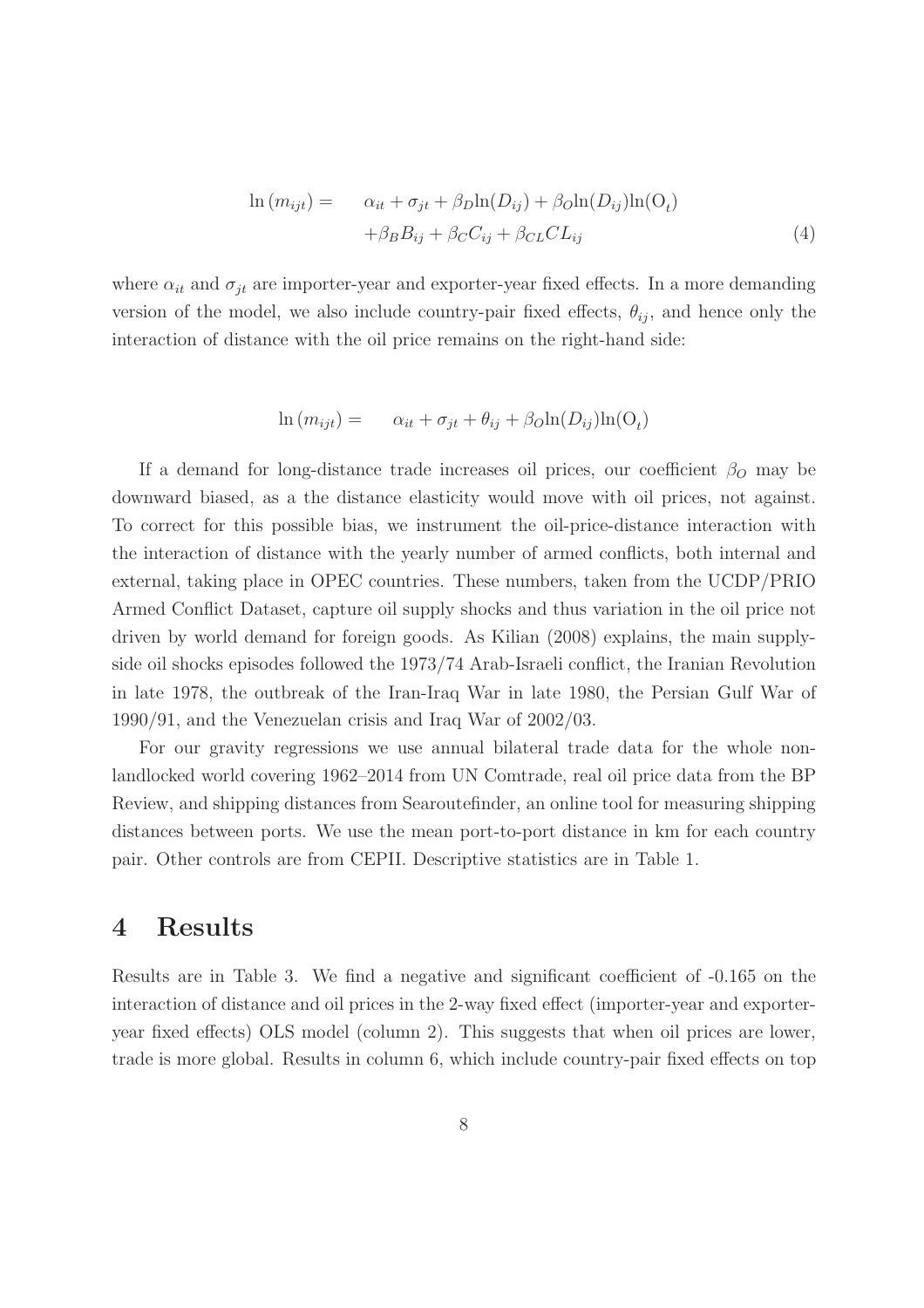| $\pm 0.010$ $\pm 0.000$  |         |       |           |          |        |  |  |  |  |  |
|--------------------------|---------|-------|-----------|----------|--------|--|--|--|--|--|
| Variable                 | Obs     | Mean  | Std. Dev. | Min      | Max    |  |  |  |  |  |
| Oil price (2014 dollars) | 383,576 | 50.72 | 31.86     | 10.97    | 117.09 |  |  |  |  |  |
| $ln(1+non-oil$ imports)  | 383,576 | 6.43  | 4.75      | $\theta$ | 19.96  |  |  |  |  |  |
| ln(Shipping distance)    | 383,576 | 9.02  | 0.71      | 4.83     | 10.03  |  |  |  |  |  |
| Border                   | 383,576 | 0.02  | 0.13      | $\Omega$ |        |  |  |  |  |  |
| Language                 | 383,576 | 0.16  | 0.36      | $\Omega$ |        |  |  |  |  |  |
| Colony                   | 383,576 | 0.02  | 0.15      | $\Omega$ |        |  |  |  |  |  |
| Legal                    | 383,576 | 0.36  | 0.48      | $\theta$ |        |  |  |  |  |  |
| Currency                 | 383,576 | 0.01  | 0.11      | $\Omega$ |        |  |  |  |  |  |
| <b>FTA</b>               | 383,576 | 0.14  | 0.35      | $\theta$ |        |  |  |  |  |  |
| <b>OPEC</b> conflicts    | 334,009 | 4.17  | 1.41      |          |        |  |  |  |  |  |

Table 1: Descriptive Statistics

of importer-year and exporter-year fixed effects, confirm the result, albeit reducing the interaction coefficient to -0.106<sup>4</sup> The left panel of Figure 2 describes the results of the second column of Table 3. When the price of oil is at \$20 a barrel, the distance elasticity of trade is at -1.25. When the oil price increases to \$100, the distance elasticity increases to -1.55. In other words, low oil prices make the world smaller.

As a robustness check, we estimate the distance elasticity by year (using a Poisson Pseudo Maximum Likelihood model<sup>5</sup>) and plot the obtained coefficient against the average oil price in the corresponding year in the right panel of Figure 2. While these results confirm that high oil prices may put globalization in reverse, they also confirm the Brun et al. (2005) explanation for the distance puzzle, i.e. the continuing importance of distance in explaining trade patterns. Our results are also robust to excluding oil-exporting countries (not shown).

Table 3 also reports the results of our instrumental-variable estimations. The firststage results in columns 1 and 5 confirm that the interaction of distance and oil conflicts is a valid instrument for the interaction of distance and oil prices. The coefficient on the instrument is 0.523 in the 2-way fixed effect model and 0.501 in the 3-way fixed effect model and is significant at the 99% level in both models. The second stage results are in columns 3 and 7. The IV coefficients on the interaction of distance and oil prices are -0.271

<sup>4</sup>Both the 2-way and 3-way fixed effect models are estimated using the reghdfe Stata command. Only the results without county-pair fixed effects allow for estimates of the level of the distance elasticity, on top of its slope across oil prices. The -0.165 coefficient on the interaction yields distance elasticities between -1.1 and -1.6. The -0.106 coefficient is more precisely identified due to the inclusion of country-pair fixed effects and is closer to what was found for China's exports by Assche et al. (2011) (-0.043).

<sup>&</sup>lt;sup>5</sup>The Poisson pseudo-maximum-likelihood estimator was suggested by Silva and Tenreyro (2006) to include all zero trade flows and correct for heteroscedasticity problems.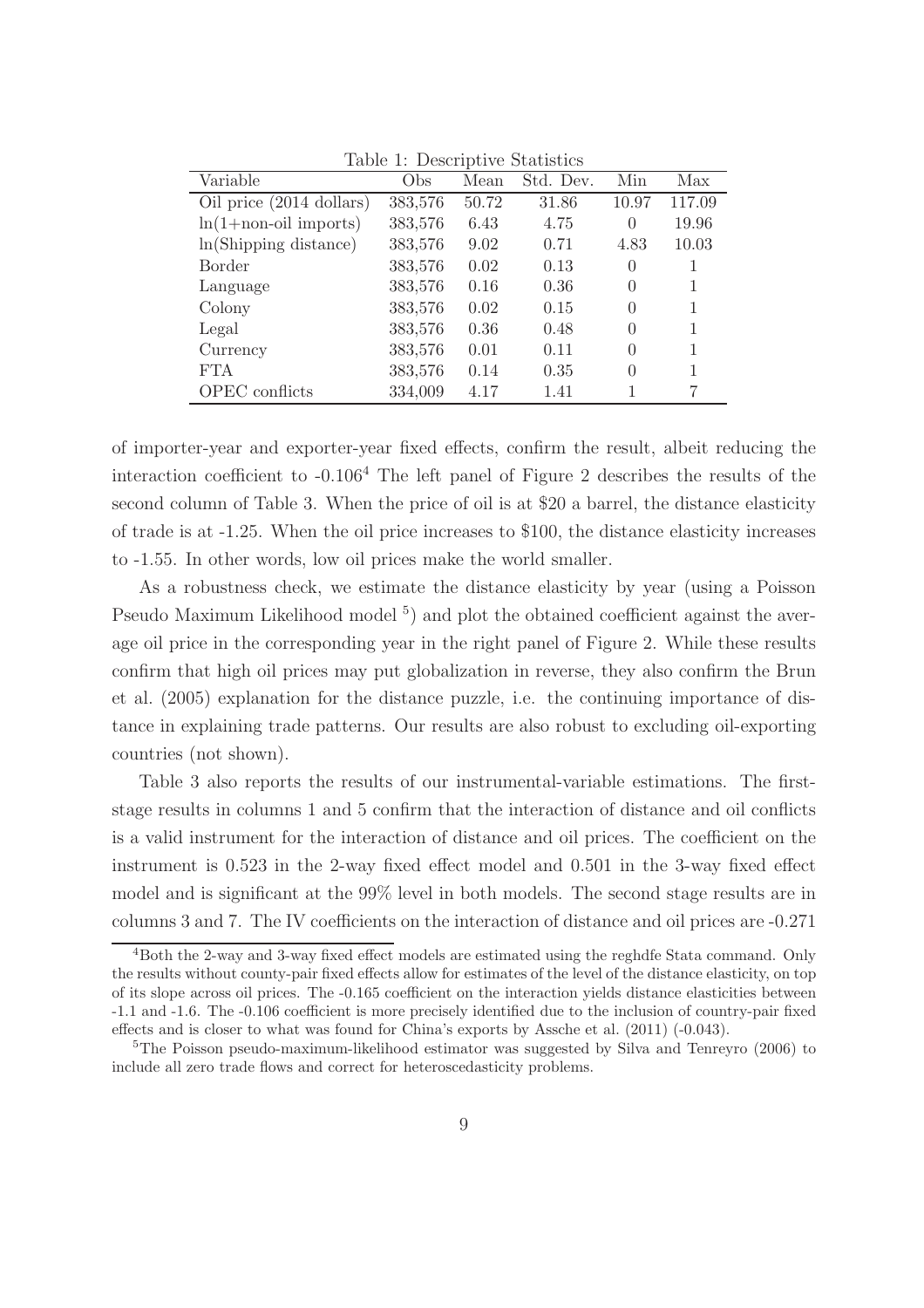



Note: The left panel graphs the coefficients in column 2 of Table 3. The solid line is the estimate, the dashed-lines show the 95% confidence interval. The right panel runs a running-line smoother with bootstrapped 95% confidence intervals through a scatter plot of distance elasticities estimated by year using Poisson pseudo maximum likelihood.

and -0.187 in the 2-way and 3-way fixed-effect models. They both suggest a downward bias in the OLS estimates, i.e. the distance elasticity appears to be more sensitive to oil prices according to the IV estimates. This confirms that a positive effect of demand for long-distance trade on oil prices may bias downward our estimates of the effect of the oil price on the distance elasticity of trade. More importantly, the IV results confirm the role of oil prices in shaping the geography of world trade. Columns 4 and 8 report the results of an OLS estimation on the IV-restricted sample (The IV does not cover the years 2009-2014). The results are close to the OLS on the full sample thus confirming that the IV results are not driven by sample selection.

As a further robustness check we estimate the specification in column 2 or Table 3 for overlapping 10 year-periods. Our aim is to check whether the oil-price-distance sensitivity has been changing over time. Changes in technology might have reduced the share of variable costs in overall shipping costs, decreasing the oil-price-distance sensitivity, or globalization may have increased the substitutability of goods across countries, increasing the oil-price-distance sensitivity. Results in Figure 3 suggest that the distance elasticity was significantly sensitive to the oil price from the end of the 1960s till the beginning of the 1980s, and again in the mid-2000s. The distance-elasticity's sensitivity to oil prices thus appears to matter more in periods of large price fluctuations, and hence was insignificant in the 1990s when the oil price remained around \$30. More importantly we notice no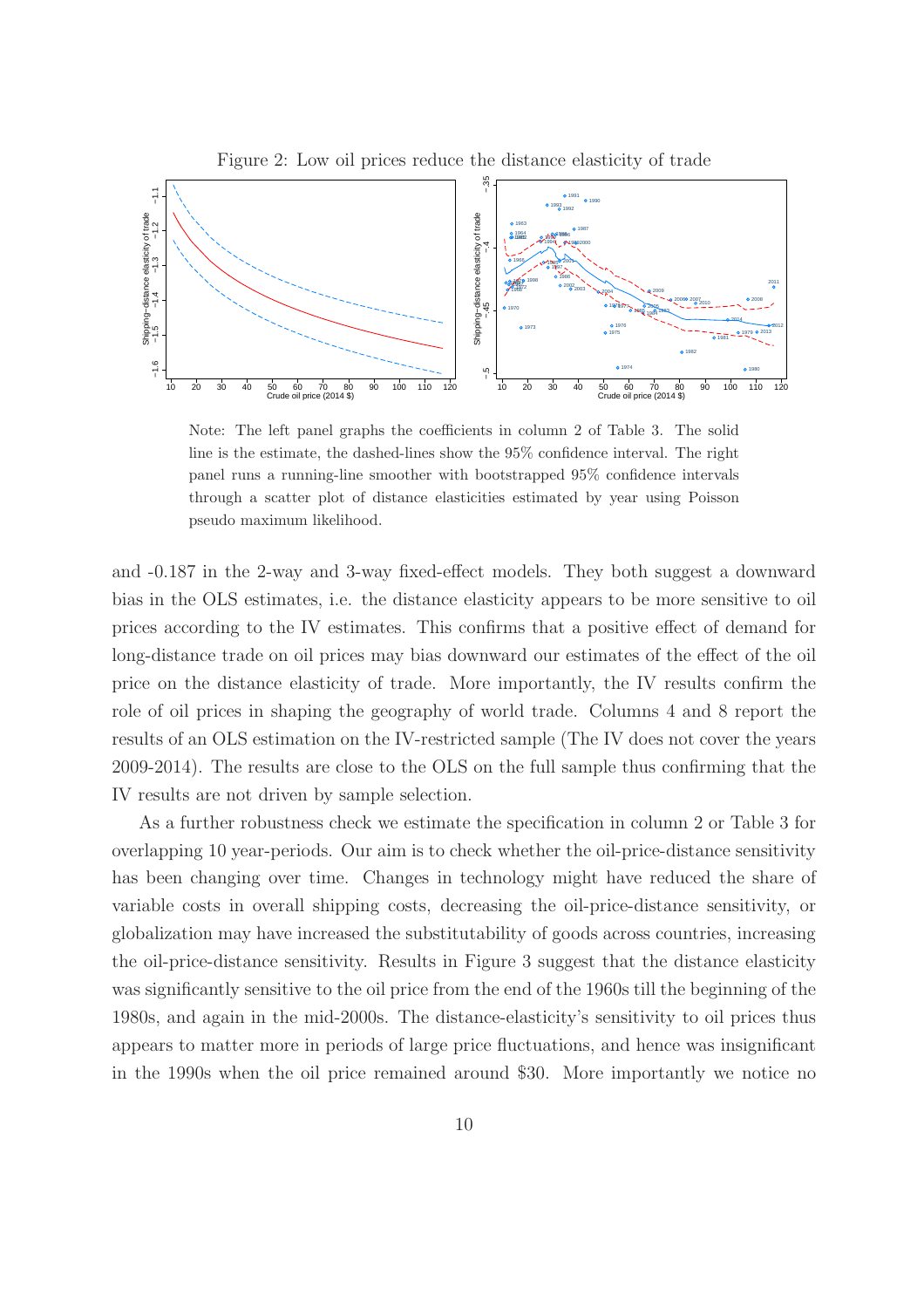

Figure 3: Oil-price elasticity of the distance elasticity of trade across 10-year windows

Note: Rolling regressions for overlapping 10 year-periods. The specification is akin to that of column 2 in Table 3. The solid line is the estimates, and the dashed lines are 95% confidence intervals.

time trend in the interaction's coefficient, suggesting that despite technological progress and cultural changes in the world economy, oil prices continue to affect the geography of trade.

As a last robustness check, we estimate the model using disaggregated trade flows by SITC 1-digit product category (Table 2) to check whether the effects are heterogenous across categories. Detailed results are shown in Table 4. The 3-way fixed-effect model estimates interactions that vary between -0.183 for miscellaneous manufactured articles and -0.447 for heavy goods that are mostly shipped by boat, i.e. mineral fuels, lubricants, and related materials. These results suggest that ocean-shipped trade in heavy goods may be more sensitive to oil prices. These patterns are similar in the 2-way fixed effect results. Moreover, as the results are significant in 20 out of 20 industry-level regressions we can rule out that the results are driven by variation in goods-composition of trade.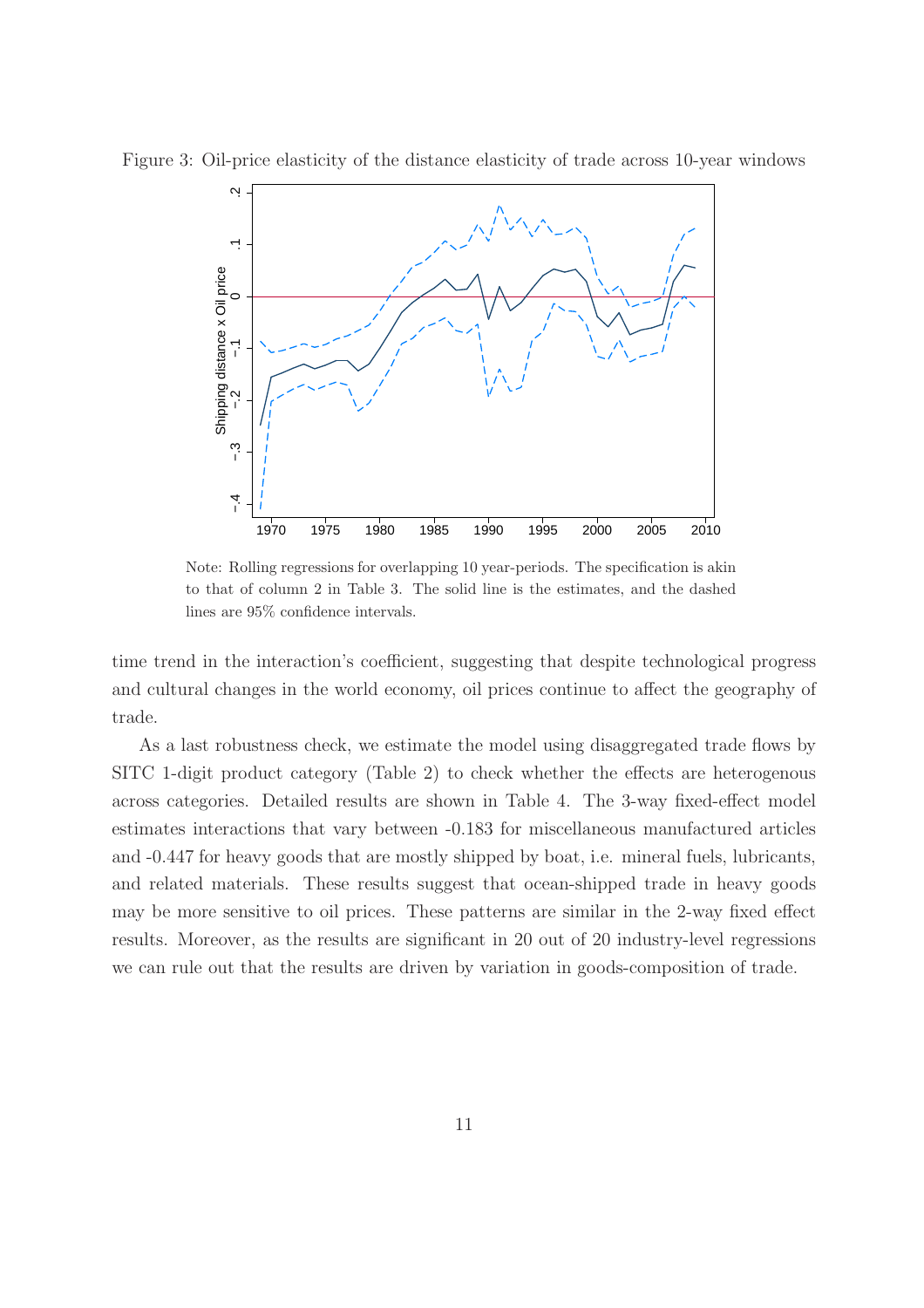| <b>SITC</b>    | Description                                       |             | $\%$ of 1962-2014 Oil-price-distance |
|----------------|---------------------------------------------------|-------------|--------------------------------------|
|                |                                                   | world trade | elasticity                           |
| $\cup$         | Food and live animals                             | 6.3         | $-0.195$                             |
|                | Beverages and Tobacco                             | 0.9         | $-0.288$                             |
| $\overline{2}$ | Crude materials, inedible, except fuels           | 4.5         | $-0.152$                             |
| 3              | Mineral fuels, lubricants, and related materials  | 15.4        | $-0.447$                             |
| 4              | Animal and vegetable oils, fats and waxes         | 0.5         | $-0.281$                             |
| 5              | Chemicals and related products                    | 10.5        | $-0.256$                             |
| 6              | Manufactured goods classified chiefly by material | 13.5        | $-0.244$                             |
|                | Machinery and transport equipment                 | 33.6        | $-0.190$                             |
| 8              | Miscellaneous manufactured articles               | 12.0        | $-0.183$                             |
| 9              | Commodities and transactions N.E.S.               | 2.9         | $-0.243$                             |

Table 2: SITC classification

Note: The oil-price-distance elastictities are estimated using the 3-way fixed effect specification and the full results of those regressions are in Table 4. All elasticity estimates are significant at the 1% percent level.

# 5 Welfare losses due to higher oil-price-induced home bias

In this section we quantify the implications of the regression results. We start by estimating the tariff equivalent, as well as the distance increase equivalent, of an oil price increase from 100\$ to 200\$, something that could happen by 2030 according to the forecast of the US Energy Information Administration (EIA, 2013). As a second step we simulate the trade impact and resulting real-income losses due to the same oil price increase. To estimate the trade impact on welfare, we follow Head and Mayer (2013) and Arkolakis et al. (2012) and consider the general-equilibrium effects of the change in trade costs where wages (and therefore GDPs) also adjust to trade cost changes, and also taking into account price index changes.

We start from an estimation of the change in trade costs  $(\widehat{t}_{ij})$ , where, for any variable  $x, \hat{x} = x'/x$ , and  $x'$  is the value of x after the shock. The change in trade costs can be obtained using the estimate on the interaction of distance and oil prices, as well as our chosen change in oil prices, i.e. from 100\$ to 200\$:

$$
\hat{t_{ij}} = e^{\frac{1}{\epsilon} \left(\beta_O \ln \hat{O} \ln D_{ij}\right)}\tag{5}
$$

where  $\epsilon$  is the trade elasticity for aggregate trade flows. We can easily compute  $\hat{t}_{ij}$  using the  $\beta_D$  coefficient reported in column 7 of Table 3, i.e. the IV estimate from the specification including country-pair fixed effects. Eaton and Kortum (2012) suggest that the current best estimate sets  $\epsilon = -4$ .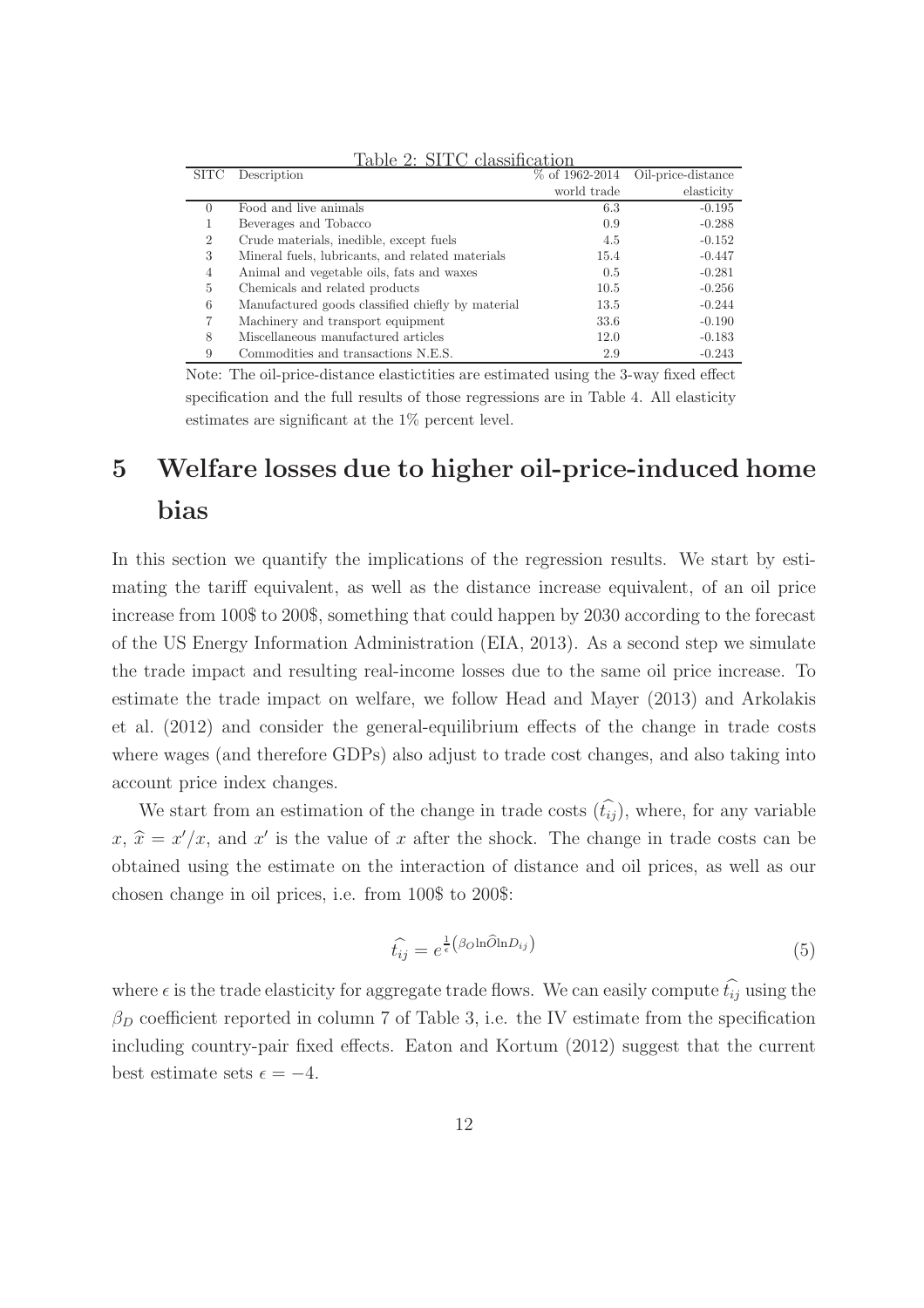

Figure 4: Trade cost equivalents of an oil-price increase from 100 to 200\$

Note: The red blue line is the mean estimate and the dashed blue lines are 95% confidence intervals from regression 6 in Table 3. The dotted line is the density estimate of shipping distance.

The tariff equivalent of the trade cost increase can be computed as:

$$
\tau_{ij} = \hat{t}_{ij} - 1 \tag{6}
$$

In Figure 4 we plot the tariff equivalents against the distance between countries. We find the tariff equivalent, which is an increasing function of bilateral shipping distance, to be around 17%. This is much higher than the tariff equivalent of a \$50-per-ton carbon tax, which is estimated at 0.73% on average by Cristea et al. (2013). We also compute the percent increase in shipping distances that would be equivalent to the oil-price rise. While the oil-price rise imply an increase in trade costs due to an increase in distance elasticity, it can also be thought of as increases in shipping distance under a fixed distance elasticity of -1.5 (at \$100). According to our estimates the distance elasticity would reach -1.9 if the oil price reached \$200. The equivalent increased distances can thus be computed as:

$$
Equivalent Distance_{ij} = \exp((1.9/1.5) \times \ln(D_{ij}))
$$
\n(7)

An oil-price rise can thus be thought as an increase in shipping route, affecting longer routes even more. The resulting equivalent percent increase in shippingn routes is graphed in Figure 4.

To estimate the welfare effect we need to compute the change in trade patterns re-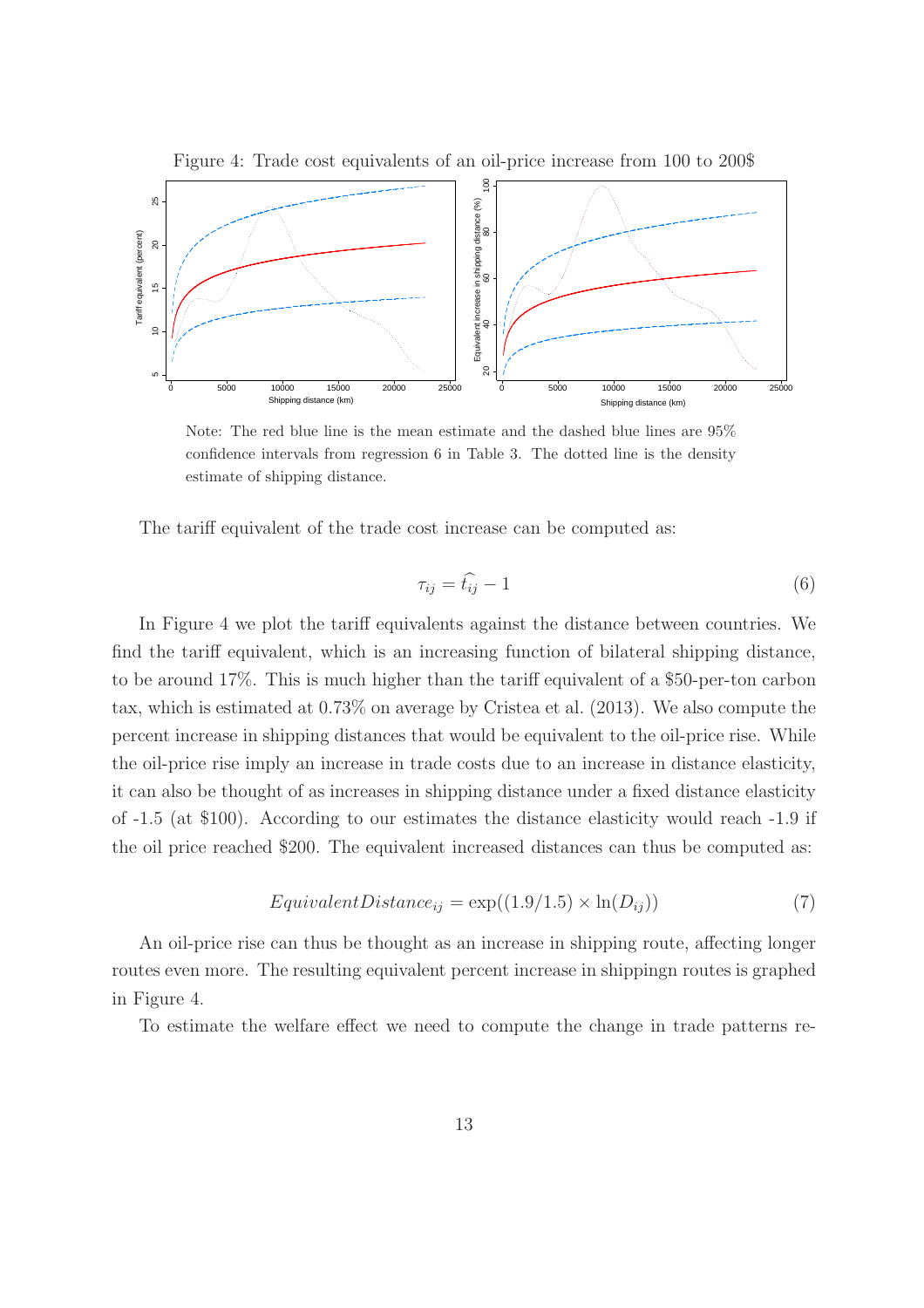sulting from the trade cost shocks<sup>6</sup>. The welfare effect takes the following form (see Proposition 2 in Arkolakis et al.):

$$
\frac{\widehat{m_{ij}}}{y_i} = \frac{\left(\widehat{w_j}\widehat{t_{ij}}\right)^{\epsilon}}{\sum_{j'=1}^n \frac{m_{ij'}}{y_i} \left(\widehat{w'_j}\widehat{t_{ij'}}\right)^{\epsilon}}
$$
(8)

Changes in trade patterns thus depend on the change in trade costs and on changes in wages,  $\widehat{w_j}$ , which are directly linked to real income in the Arkolakis et al. (2012)) model.<sup>7</sup> The change in wages are implicitly given by:

$$
\widehat{w_j} = \sum_{i'=1}^n \frac{m_{i'j}\widehat{w_{i'}} \left(\widehat{w_j}\widehat{t_{i'j}}\right)^{\epsilon}}{y_j \sum_{j'=1}^n m_{i'j'}/y_i' \left(\widehat{w_{j'}}\widehat{t_{i'j'}}\right)^{\epsilon}}
$$
(9)

The general equilibrium trade impact can then be computed as:

$$
\frac{\widehat{m_{ij}}}{y_i} \times \widehat{y_i} \tag{10}
$$

Finally, according to proposition 1 in Arkolakis et al., assuming that trade is balanced, that the ratio of profits to total income is constant, and that the import demand system is such that bilateral trade flows are given by a gravity specification consistent with the presence of a single production factor (labor), we can express the welfare change as:

$$
\widehat{W}_i = \left[\frac{\widehat{m_{ii}}}{y_i}\right]^{1/\epsilon} \tag{11}
$$

To calculate the changes in trade and welfare associated with an increased distance elasticity, we use the Stata code and dataset provided by Head and Mayer. The data provided by Head and Mayer is a cross section of trade in manufacturing products between 84 countries for the year 2000. We drop oil-exporting countries, i.e. those with oil rents above 10% of GDP on average over the period, to abstract from the transfer effect of higher oil prices, as well as landlocked countries. We are left with 52 countries. 'Trade with self' is inferred from production and export data.

The estimation is done in three steps. First we calculate the change in trade costs

 $6$ Note that the trade cost shock we take into account is the increase in distance elasticity, not the tariff equivalent, as the latter also involves tariff revenue that we would otherwise need to take into account.

<sup>7</sup>The model of Arkolakis et al. (2012) builds on Eaton and Kortum (2002) who first computed real wages as a function of import shares and the trade elastiicty in order to quantify the gains from trade in a Ricardian model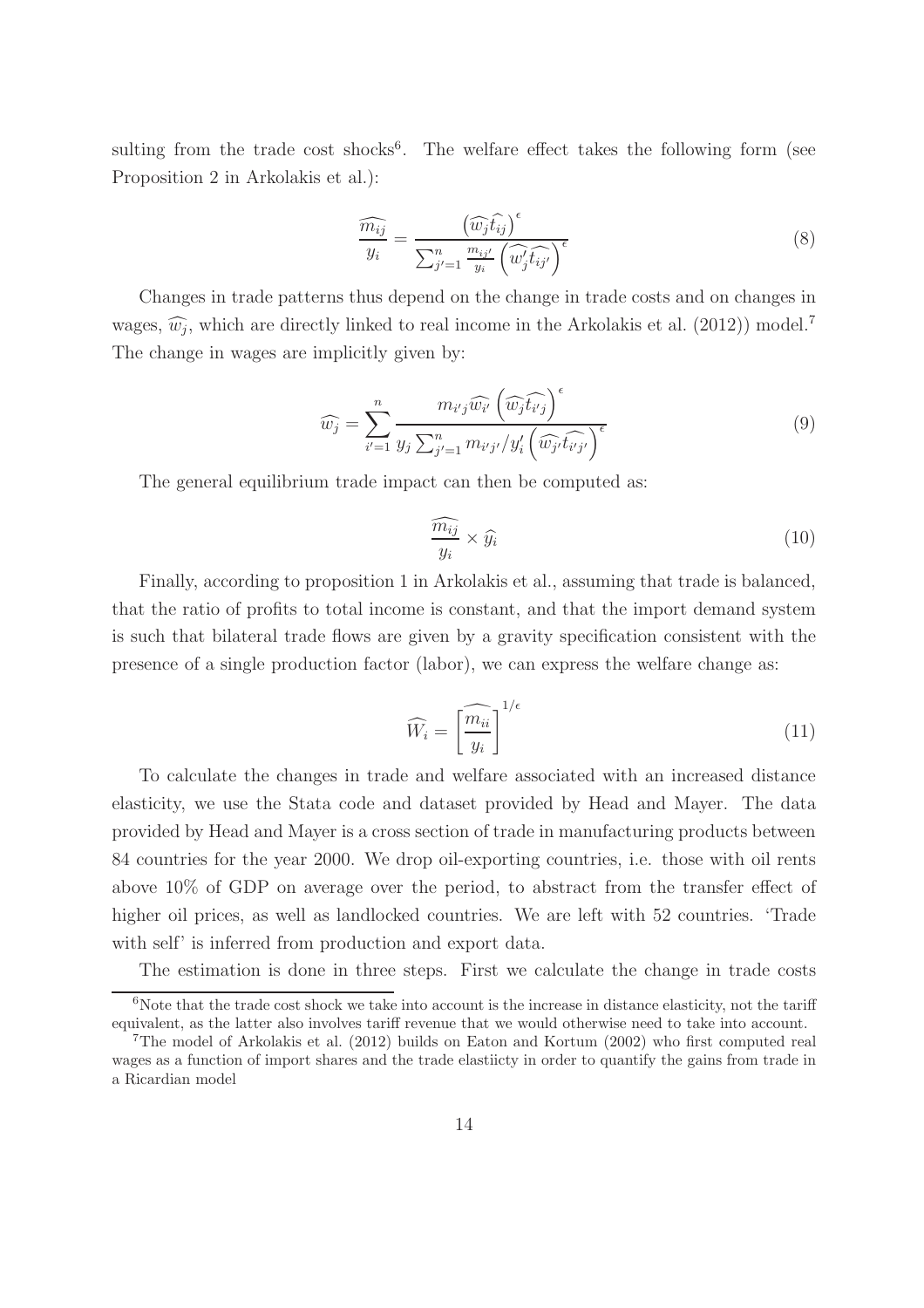

caused by a change in oil prices from 100\$ to 200\$ as specified in equation (5). We use the distance-elasticity slope estimate reported in column 7 of Table 3, i.e. the IV estimate from the specification including country-pair fixed effects. Second, we plug these into equation (9) which defines a system of equations determining the changes in wages, i.e.  $(\widehat{w_i})$ , which we solve by iteration. Thirdly, substituting these and the estimates of the changes in trade costs in equation  $(5)$  into  $(8)$  and the result into  $(11)$  yields the changes in welfare following a change in the distance elasticity of trade<sup>8</sup> .

Figure 5 summarizes the results. Welfare losses vary from 0.01% to 0.16% across countries. The panels show that the welfare loss is larger in open countries who would see a larger decline in imports. Head and Mayer use the same model to estimate the welfare gains due to gravity variables. They find that on average an trade agreement increases welfare by 1.1%, but NAFTA did by 4.8%. A common currency boosts it by 2.5%, and abolishing a border would boost it by about 20%. Costinot and Rodriguez-Clare (2013) suggest that the gains from international trade are about  $1\%$  in the US,  $2.7\%$  in Canada, 1.8% in France and 3% in Argentina. Hence, for an average country, a doubling of the oil price would have a non-negligible effect on trade-related welfare. But to put it differently, further trade liberalization could easily offset the negative impact of high oil prices on world trade.

<sup>&</sup>lt;sup>8</sup>The welfare effects we estimate are not the total welfare effects of higher oil prices but only those induced by higher trade costs and only for non-oil-exporting countries. We abstract from the losses due to higher energy costs not related to transport, such as heating costs in winter.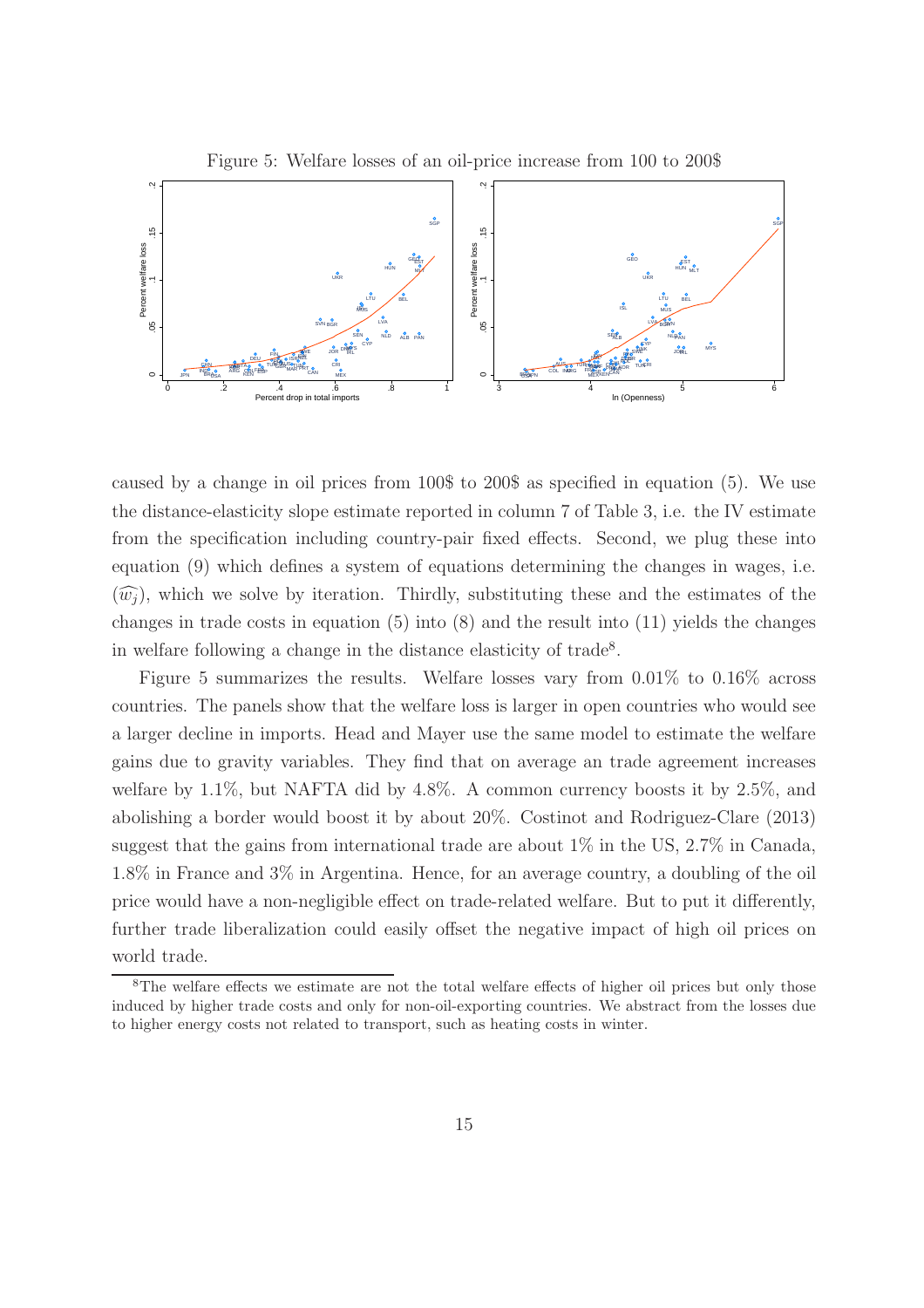# 6 Conclusion

We have shown that oil prices affect the geography of global trade, with trade on longer shipping routes being most affected. High oil prices in the future may indeed put the breaks on globalization as the distance elasticity of trade is higher in years of high oil prices. What we find is that a large increase in the price of oil, from 100\$ to 200\$, is akin to imposing a world-wide tariff around 17%. We then estimate that the real-income loss of such higher trade costs is around 0.03% in the average country, a sizeable amount given the level of overall gains from trade. Conversely, the recent drop in oil prices could be a boon for the integration of the global economy.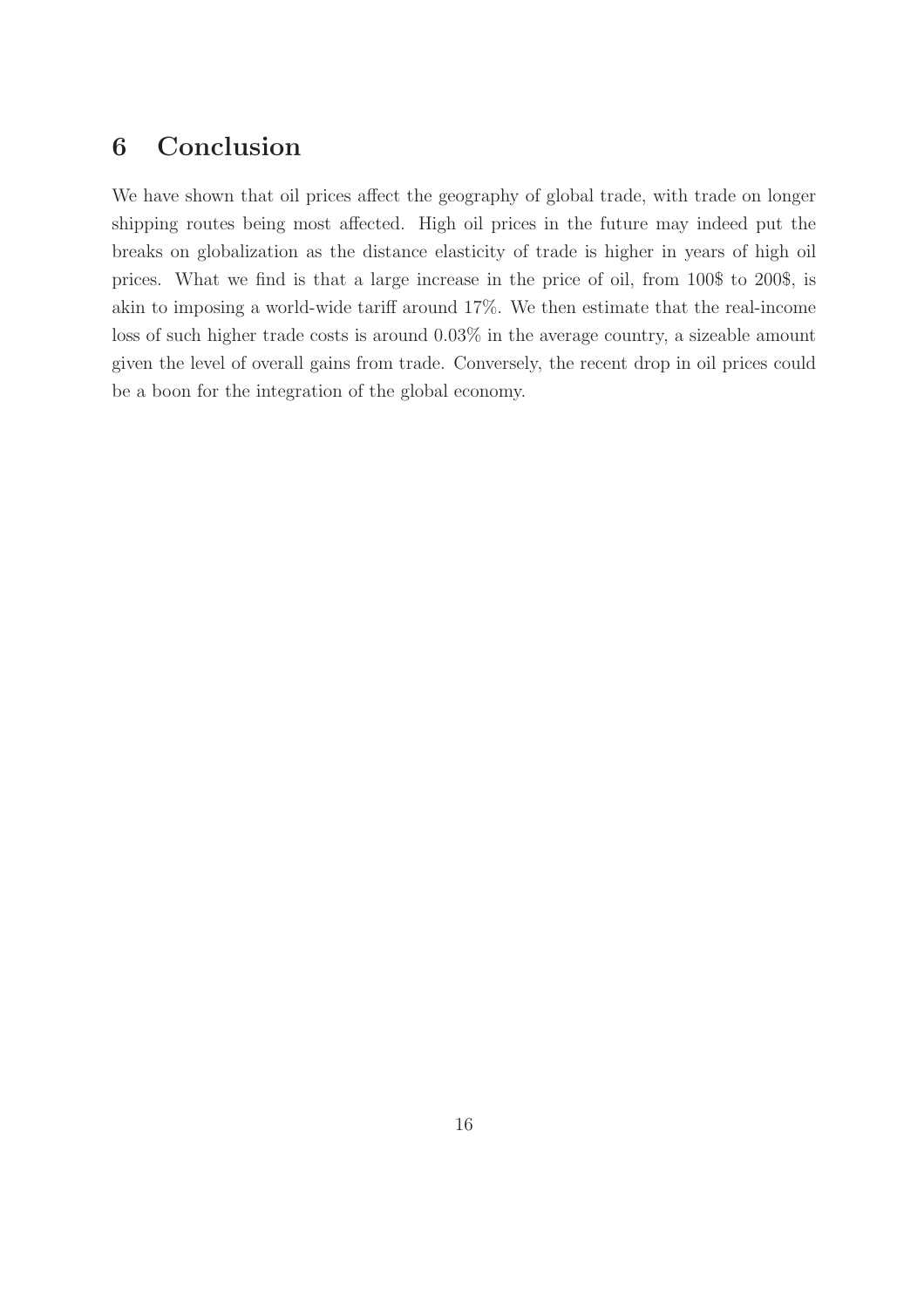## References

- Anderson, J. E. and E. van Wincoop (2003): "Gravity with Gravitas: A Solution to the Border Puzzle," American Economic Review, 93, 170–192.
- ARKOLAKIS, C., A. COSTINOT, AND A. RODRIGUEZ-CLARE (2012): "New Trade Models, Same Old Gains?" American Economic Review, 102, 94–130.
- Assche, A. V., B. Gangnes, and A. Ma (2011): "China's exports in a world of increasing oil prices," Multinational Business Review.
- ASTURIAS, J. AND S. PETTY (2012): "Endogenous transportations costs," Job Market Paper, University of Minnesota.
- Barsky, R. B. and L. Kilian (2004): "Oil and the Macroeconomy Since the 1970s," Journal of Economic Perspectives, 18, 115–134.
- BERGIN, P. R. AND R. GLICK (2007): "Global price dispersion: Are prices converging or diverging?" Journal of International Money and Finance, 26, 703–729.
- BEVERELLI, C. (2010): "Oil Prices and Maritime Freight Rates: An Empirical Investigation," Technical report by the UNCTAD secretariat.
- BRUN, J.-F., C. CARRÈRE, P. GUILLAUMONT, AND J. DE MELO (2005): "Has Distance Died? Evidence from a Panel Gravity Model," World Bank Economic Review, 19, 99– 120.
- Chinn, M. (2008): "De-Globalization? Musing about Oil Prices and Trade Costs," Econbrowser.
- COSTINOT, A. AND A. RODRIGUEZ-CLARE (2013): "Trade Theory with Numbers: Quantifying the Consequences of Globalization," Handbook of International Economics.
- Cristea, A., D. Hummels, L. Puzzello, and M. Avetisyan (2013): "Trade and the greenhouse gas emissions from international freight transport," Journal of Environmental Economics and Management, 65, 153–173.
- EATON, J. AND S. KORTUM (2002): "Technology, Geography, and Trade," Econometrica, 70, 1741–1779.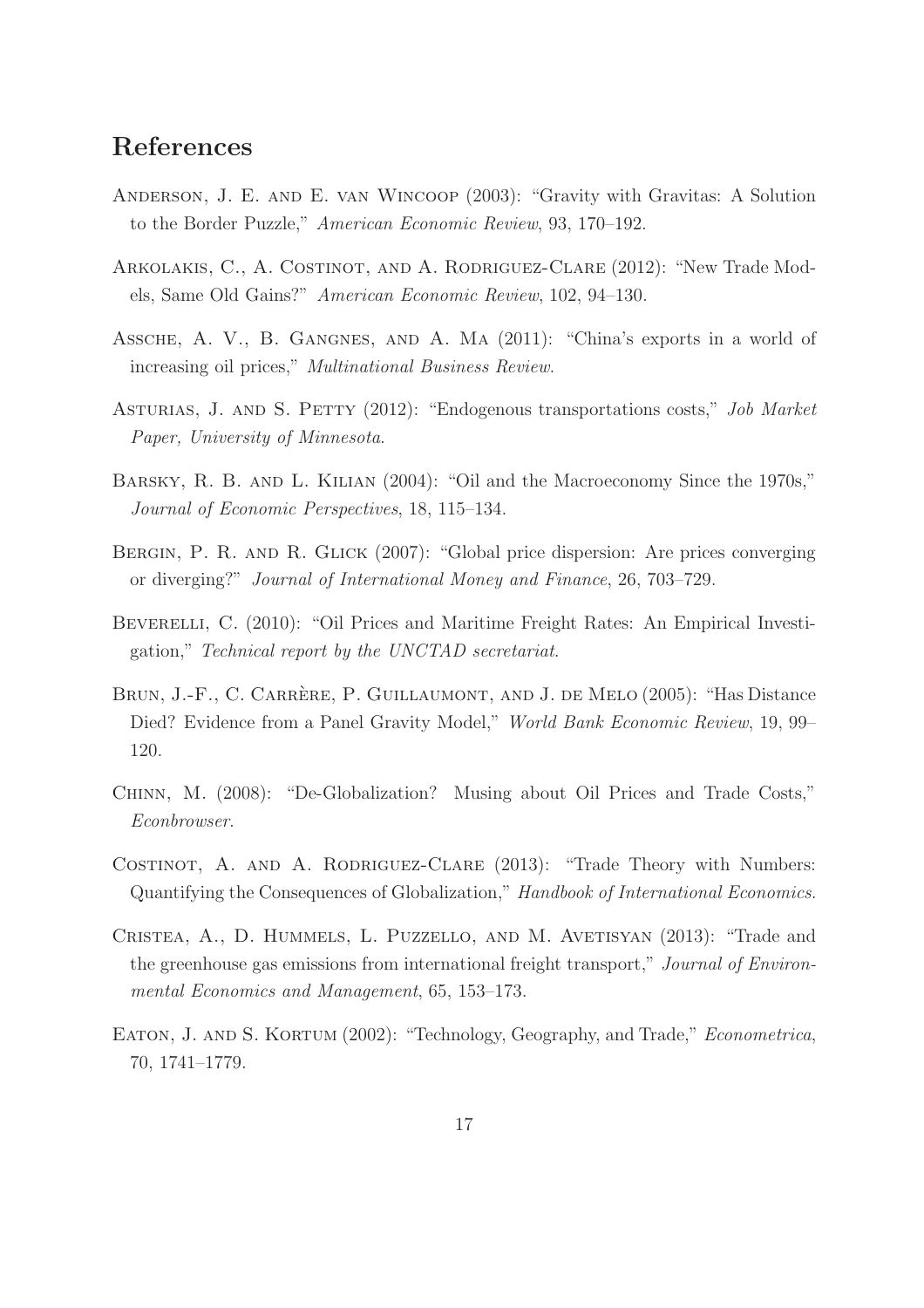$(2012)$ : "Putting Ricardo to Work," Journal of Economic Perspectives, 26, 65–90.

ECONOMIST (2012): "Seores, start your engines," From the Print Edition, Nov 24th.

- EIA (2013): "US Energy Information Administration, Annual Energy Outlook 2013 Early Release Overview," Tech. rep., US Energy Information Administration.
- Feyrer, J. (2009): "Distance, Trade, and Income The 1967 to 1975 Closing of the Suez Canal as a Natural Experiment," NBER Working Papers 15557, National Bureau of Economic Research, Inc.
- Fishman, C. (2012): "The Insourcing Boom," The Atlantic.
- HEAD, K. AND T. MAYER (2013): "Gravity Equations: Workhorse, Toolkit, and Cookbook," CEPR Disussion Paper 9322.
- Hummels, D. (2007): "Transportation Costs and International Trade in the Second Era of Globalization," Journal of Economic Perspectives, 21, 131–154.
- Kilian, L. (2008): "Exogenous Oil Supply Shocks: How Big Are They and How Much Do They Matter for the U.S. Economy?" The Review of Economics and Statistics, 90, 216–240.
- Kleinert, J. and J. Spies (2011): "Endogenous Transport Costs in International Trade," IAW Discussion Papers 74, Institut fr Angewandte Wirtschaftsforschung (IAW).
- Krugman, P. (2008): "The world gets bigger," The Conscience of a Liberal.
- Levinson, M. (2006): "The Box: How the Shipping Container Made the World Smaller and the World Economy Bigger," Princeton University Press.
- Mirza, D. and H. Zitouna (2010): "Oil Prices, Geography and Endogenous Regionalism: Too Much Ado About (Almost) Nothing," CEPREMAP Working Papers (Docweb) 1009, CEPREMAP.
- RAJAN, R. G. AND L. ZINGALES (1998): "Financial Dependence and Growth," American Economic Review, 88, 559–86.
- ROCHTER, L. (2008): "Shipping Costs Start to Crimp Globalization," New York Times.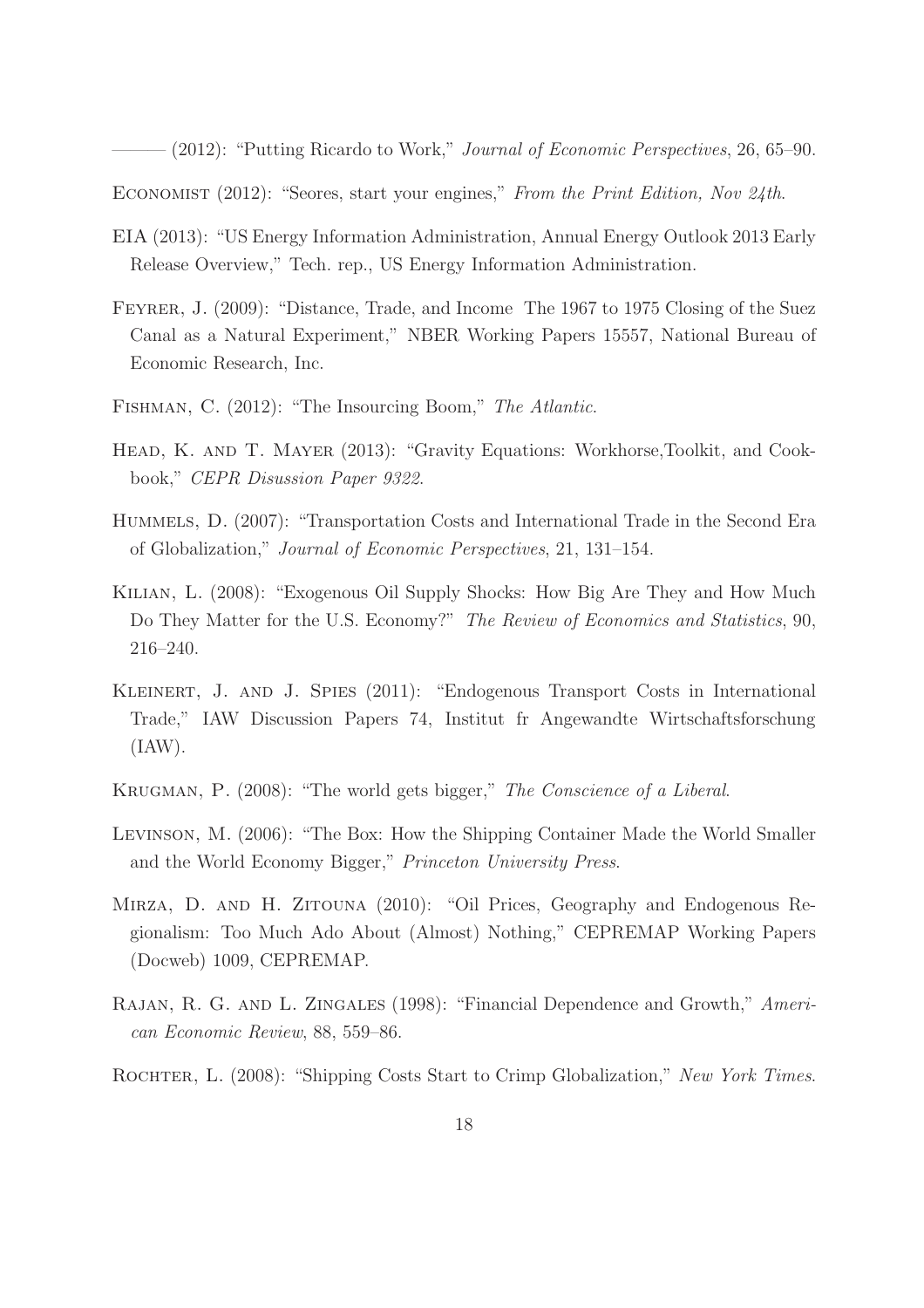- Rubin, J. and B. Tal (2008): "Will Soaring Transport Costs Reverse Globalization?" StrategEcon, CIBC World Markets.
- Silva, J. M. C. S. and S. Tenreyro (2006): "The log of gravity," The Review of Economics and Statistics, 88, 641–658.
- SLETMO, G. AND E. WILLIAMS (1981): "Liner Conferences in the Container Age," MacMillan.
- STOREYGARD, A. (2012): "Farther on down the road: transport costs, trade and urban growth in sub-Saharan Africa," mimeo.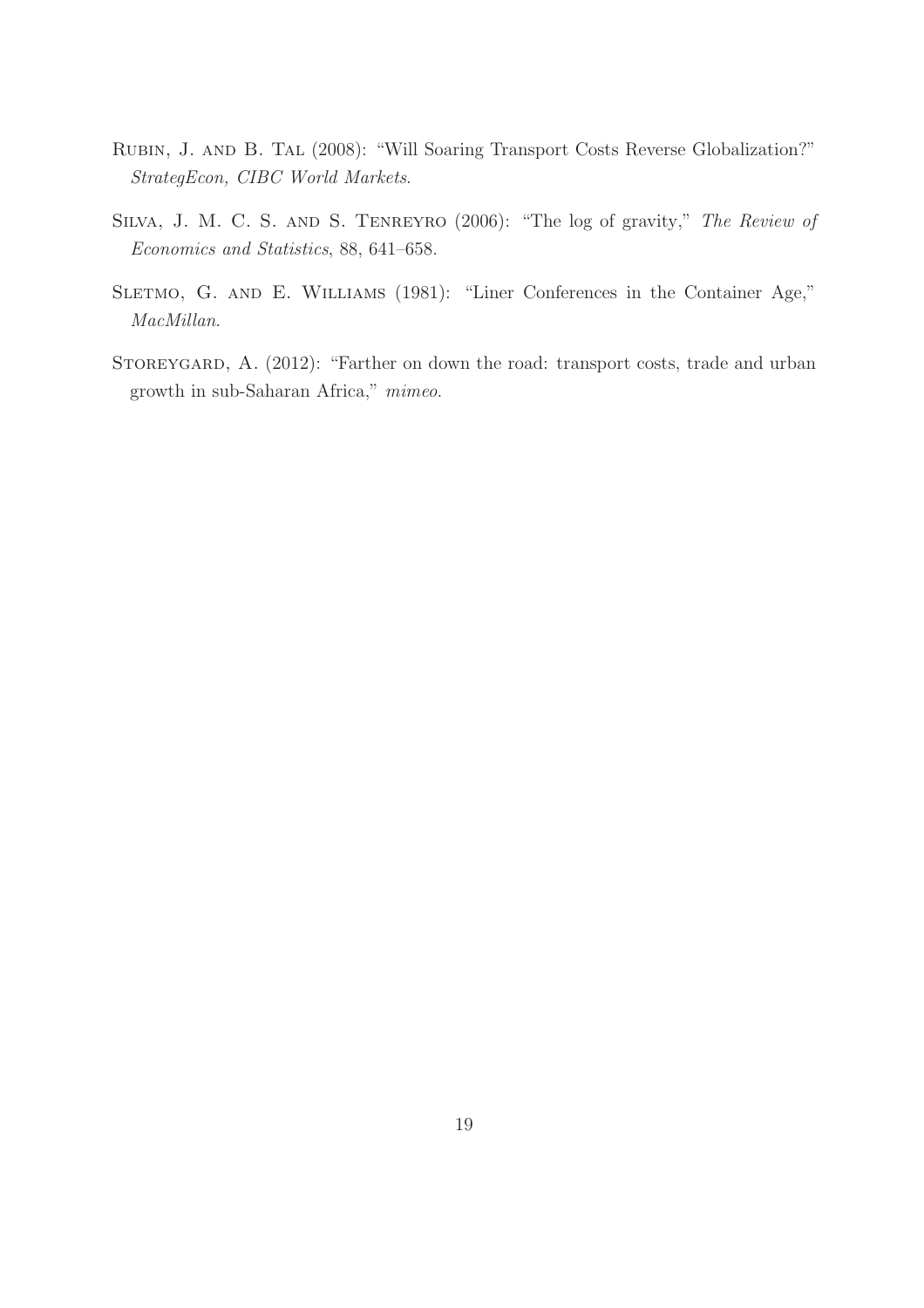|                                |                             | (2)              | $\overline{3}$     | (4)              | (5)                         | (6)              | (7)         | (8)              |  |
|--------------------------------|-----------------------------|------------------|--------------------|------------------|-----------------------------|------------------|-------------|------------------|--|
|                                | 1st stage                   | <b>OLS</b>       |                    | OLS on IV sample | 1st stage                   | <b>OLS</b><br>IV |             | OLS on IV sample |  |
|                                | Distance $\times$ oil price | Imports          | Imports            | Imports          | Distance $\times$ oil price | Imports          | Imports     | Imports          |  |
|                                |                             | $-0.165***$      | $-0.271***$        | $-0.184***$      |                             | $-0.106***$      | $-0.187***$ | $-0.111***$      |  |
| Distance $\times$ oil price    |                             |                  |                    |                  |                             |                  |             |                  |  |
| Distance $\times$ oil conflict | $0.523***$                  | (0.0160)         | (0.0381)           | (0.0163)         | $0.501***$                  | (0.0157)         | (0.0356)    | (0.0156)         |  |
|                                |                             |                  |                    |                  |                             |                  |             |                  |  |
|                                | (0.00352)                   |                  |                    |                  | (0.00406)                   |                  |             |                  |  |
| Distance                       | $2.875***$                  | $-0.751***$      | $-0.376***$        | $-0.690***$      |                             |                  |             |                  |  |
|                                | (0.00646)                   | (0.0694)         | (0.135)            | (0.0676)         |                             |                  |             |                  |  |
| Border                         | $0.0369***$                 | 0.232            | 0.221              | 0.217            |                             |                  |             |                  |  |
|                                | (0.0137)                    | (0.180)          | (0.187)            | (0.186)          |                             |                  |             |                  |  |
| Language                       | $-0.00211$                  | $1.342***$       | $1.352***$         | $1.353***$       |                             |                  |             |                  |  |
|                                | (0.00304)                   | (0.0594)         | (0.0617)           | (0.0613)         |                             |                  |             |                  |  |
| Colony                         | 0.00759                     | $0.719***$       | $0.757***$         | $0.756***$       |                             |                  |             |                  |  |
|                                | (0.00594)                   | (0.127)          | (0.131)            | (0.130)          |                             |                  |             |                  |  |
| Legal system                   | $-0.00140$                  | $0.166***$       | $0.165***$         | $0.166***$       |                             |                  |             |                  |  |
|                                | (0.00196)                   | (0.0403)         | (0.0420)           | (0.0417)         |                             |                  |             |                  |  |
| Currency                       | $-0.00752$                  | $0.288*$         | $0.433**$          | $0.432**$        | $-0.363***$                 | $0.204***$       | $0.270***$  | $0.297***$       |  |
|                                | (0.0179)                    | (0.158)          | (0.193)            | (0.191)          | (0.0357)                    | (0.0636)         | (0.0727)    | (0.0719)         |  |
| <b>FTA</b>                     | $0.0203***$                 | $0.324***$       | $0.304***$         | $0.302***$       |                             |                  |             |                  |  |
|                                | (0.00383)                   | (0.0649)         | (0.0680)           | (0.0676)         |                             |                  |             |                  |  |
| Country-pair FE                | $\overline{\text{No}}$      | $\overline{N_0}$ | $\overline{N_{O}}$ | N <sub>o</sub>   | Yes                         | Yes              | Yes         | Yes              |  |
| Observations                   | 334,009                     | 383,576          | 334,009            | 334,009          | 334,809                     | 384,428          | 334,809     | 334,809          |  |
| R-squared                      | 0.997                       | 0.814            | 0.806              | 0.806            | 0.997                       | 0.898            | 0.898       | 0.898            |  |

Table 3: How the oil price increases the distance-elasticity of trade

Dependent variable is bilateral imports. All regressions include importer-year and exporter-year fixed effects. The figures in parenthesis are country-pair clustered standard errors, and \* stands for statistical significance at the 10% level, \*\* at the 5% level and \*\*\* at the 1%percent level.